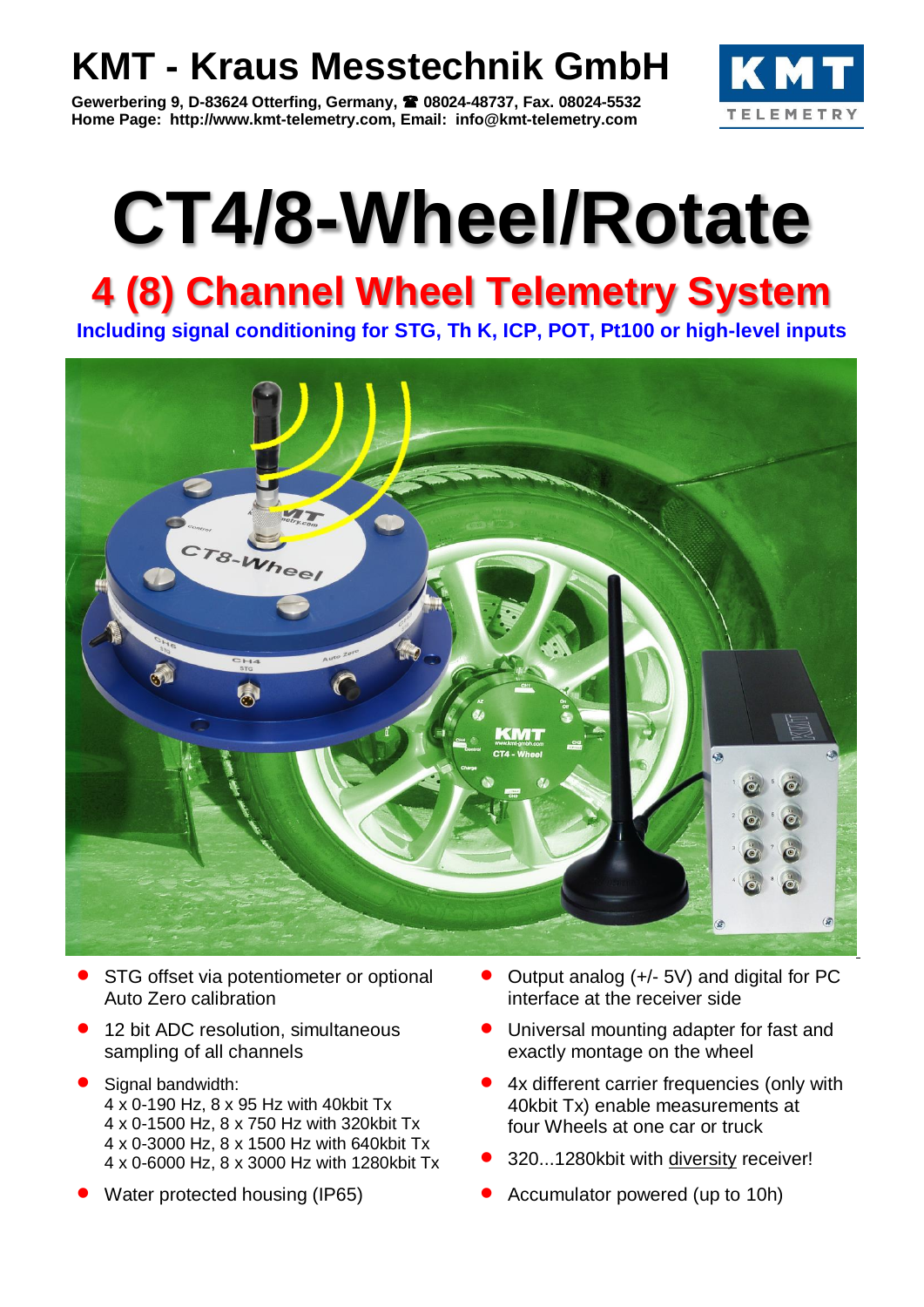

## **Picture shows a CT8-Wheel telemetry system with standard accessories and diversity option!**

CT4/8-Wheel is an telemetry system designed for easy mounting onto rotating Wheels to provide non-contact transmission of measured parameters such as pressure, force, temperature, acceleration and voltage.

Sensors inputs are connected via screw on, waterproof connectors. Measured values are prepared in analog format, digitized and transmitted via radio frequencies. Four different carrier frequencies are provided, this allows up to four systems (e.g. for four wheels) to operate in parallel. The complete transmitter assembly is waterproofed to IP65 specifications.

The following sensors can be connected to the system: (STG) Strain gages sensors in full-, half- and quarterbridge configuration (350 ohm or greater), Type K Thermocouples -50 to 1000°C, ICP and capacitive sensors. Voltage inputs of +/-5V and +/-10V are available.

The measured values are processed and output as +/-5V analog signals at the BNC sockets (optional digital output for special PCM interface into a PC) on the stationary receiver located in a vehicle or helicopter cabin.

Resolution of 12 bits is standard; this enables an amplitude dynamic of 72 dB. The analog signal bandwidth is 0- 95 Hz (-3dB) when configured as an eight channel unit, other bandwidth on request! The measurement accuracy is +/-0.25 % (without sensor). The CT4/8-Wheel is suited for operation at ambient temperatures of -20 to +70°C. The transmission distance between transmitter and receiving antenna is of the order of 10-20m with 40kbit depend of application!

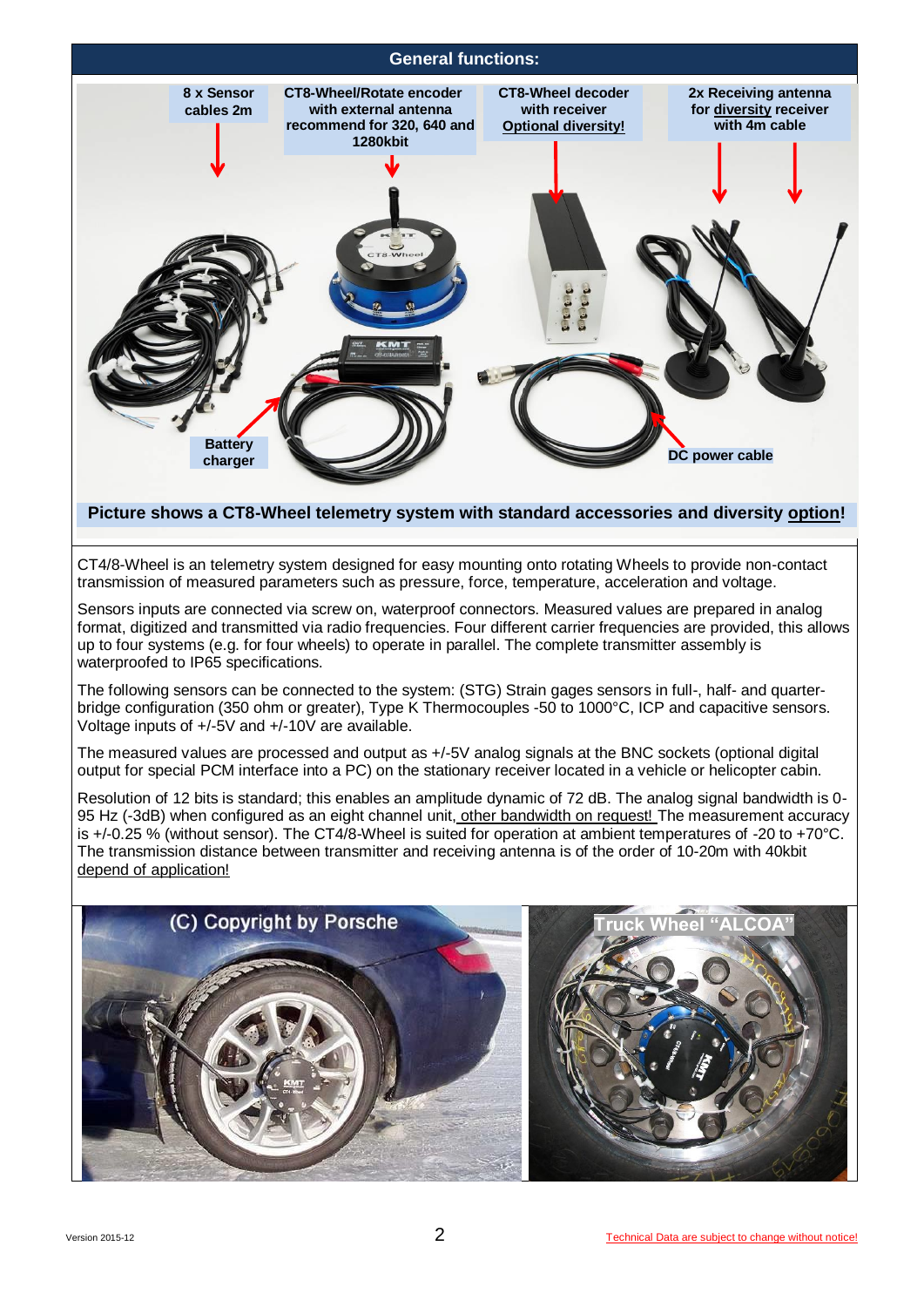#### **Transmitter Device (Encoder)**



#### with internal Tx antenna recommend >40....1280kbit

**CT8-Wheel**

#### **CT-STG V1:**

Sensor: strain gage, ≥ 350 Ohms Bridge completion: full, half and quarter-bridge (optional) Excitation: 4 VDC (fixed), short-circuit protection up to 200 MAG (fixed), short-circuit protection up to 200 MAG (fixed),  $\sim$  200 MAG (fixed), short-circuit protection up to 200 MAG (fixed), short-circuit protection up t

#### **CT-TH-K-ISO:**

#### **CT-PT100:**

Temperature measuring range:  $-100^{\circ}$ C to +500°C

#### **CT-VOLT:**

## **CT-ICP:**

#### **CT-POT:**

#### **System Parameters:** Channels: 4 or 8

| Excitation:                  | 4 VDC (fixed), short-circuit protection up to 20mA                                                                                         |  |  |  |
|------------------------------|--------------------------------------------------------------------------------------------------------------------------------------------|--|--|--|
| Gain:                        | 200 or 1000 - selectable by solder jumpers                                                                                                 |  |  |  |
|                              | Optional Gain: 250-500-1000-2000 with new CT-STG V2 module                                                                                 |  |  |  |
| Offset                       | Zero adjustment by potentiometer or optional Auto-zero function<br>(which is not lost by power-off), offset range up to 80% of full scale. |  |  |  |
| :T-TH-K-ISO                  |                                                                                                                                            |  |  |  |
| Sensor:                      | thermo-couple, type K ( with cold junction compensation)                                                                                   |  |  |  |
| Temperature measuring range: | $-50^{\circ}$ C to $+1000^{\circ}$ C (other on request) with galvanic isolation                                                            |  |  |  |

Sensor: **resistance temperature detectors (RTDs)** with resistance of 100 ohm

High-level inputs:  $+/-5$  Volt or  $+/-10$  Volt (other ranges on request)

Sensor: For ICP® sensor inputs, Current exc. 1, 4, and 10mA Signal gain x 2, 4, 8, 16, 32 - Signal bandwidth 3 Hz up to 3000Hz (8 CH) **(depended of transmitter kbit)**

Sensor: Potentiometer Sensor >350 Ohms to 10kOhm Excitation: 4 VDC (fixed)

Resolution: 12 bit A/D converter with anti aliasing filter, simultaneous sampling of all channels Line-of-sight distance: 20 m with 10mW transmitting power (433MHz Band, FSK modulation) Powering: Li Ion Accumulator 7.2V, 2200mA, capacity for 8-10 hours Power consumption: 200 mA (at 7,2V) using 8 STG sensors at 350 Ohms with CT-STG-V1

|                          | Cut off frequency from anit-aliasing filter (-3dB) |                            |                       |                           |
|--------------------------|----------------------------------------------------|----------------------------|-----------------------|---------------------------|
|                          |                                                    | <b>Scanning rate (red)</b> |                       |                           |
|                          | <b>Bit rate</b>                                    | 4 Channels                 | 8 Channels            |                           |
|                          | 1280 kbit/s                                        | 6000 Hz<br>(24615 Hz)      | 3000 Hz<br>(12800 Hz) |                           |
|                          | 640 kbit/s                                         | 3000 Hz<br>(12308 Hz)      | 1500 Hz<br>(6400 Hz)  |                           |
|                          | 320 kbit/s                                         | 1500 Hz<br>(6154 Hz)       | 750 Hz<br>(3200 Hz)   |                           |
| Analog signal bandwidth: | 40 kbit/s                                          | 190 Hz<br>(770 Hz)         | 95 Hz<br>(400 Hz)     | depending of transmitter! |

Dimensions: Diameter 160mm, bottom plate diameter 190mm, height 65mm Weight: Weight: 1.50 kg without cables Transmission: Digital PCM Miller format - FSK Transmission Power: 10mW Operating temperature:  $-20...+70^{\circ}$ C Housing: Water resistant (IP65) Humidity: 20 ... 80% no condensing Static acceleration: 100g in all directions, max. RPM 2500 Shock: 200g in all directions